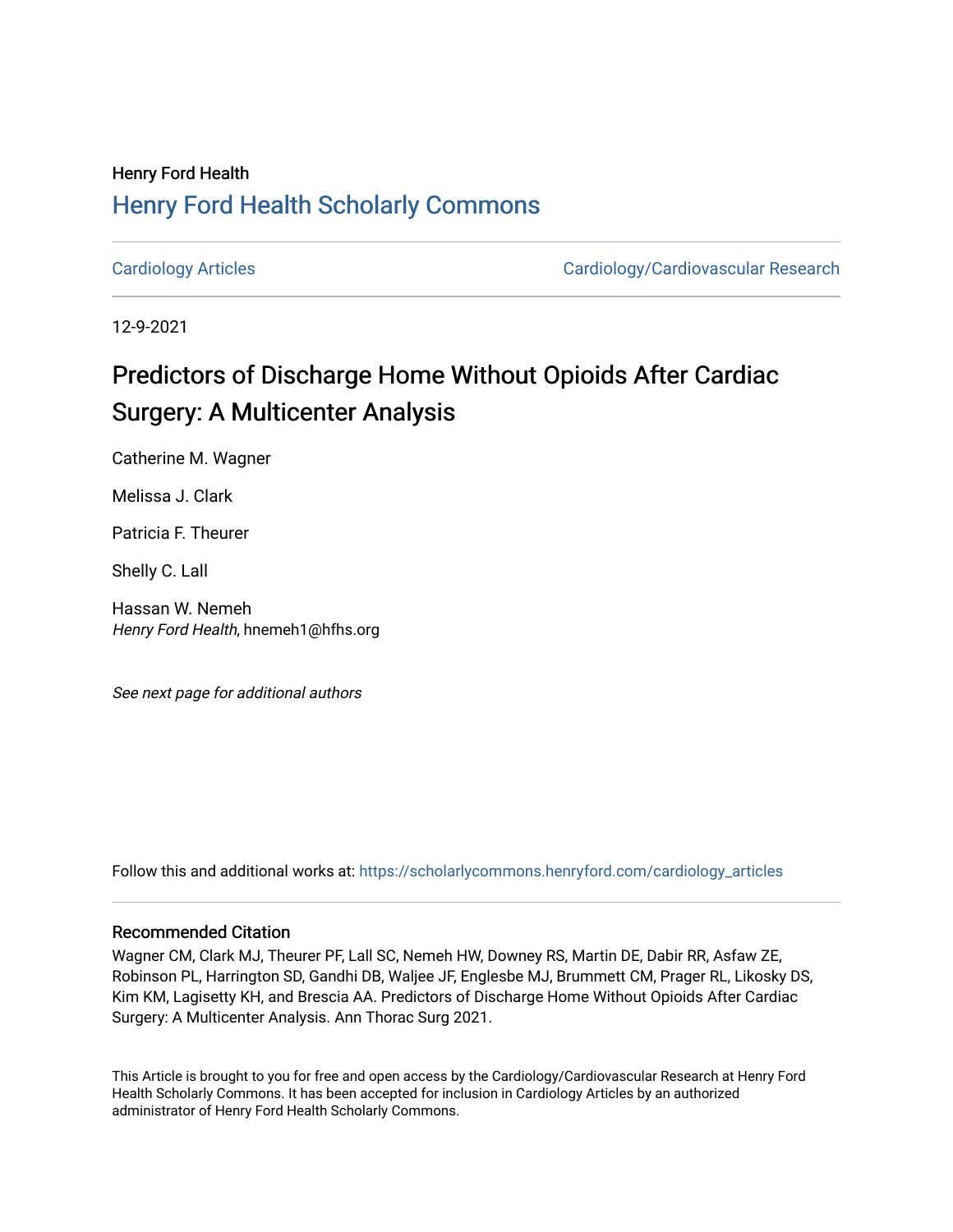### Authors

Catherine M. Wagner, Melissa J. Clark, Patricia F. Theurer, Shelly C. Lall, Hassan W. Nemeh, Richard S. Downey, David E. Martin, Reza R. Dabir, Zewditu E. Asfaw, Phillip L. Robinson, Steven D. Harrington, Divyakant B. Gandhi, Jennifer F. Waljee, Michael J. Englesbe, Chad M. Brummett, Richard L. Prager, Donald S. Likosky, Karen M. Kim, Kiran H. Lagisetty, and Alexander A. Brescia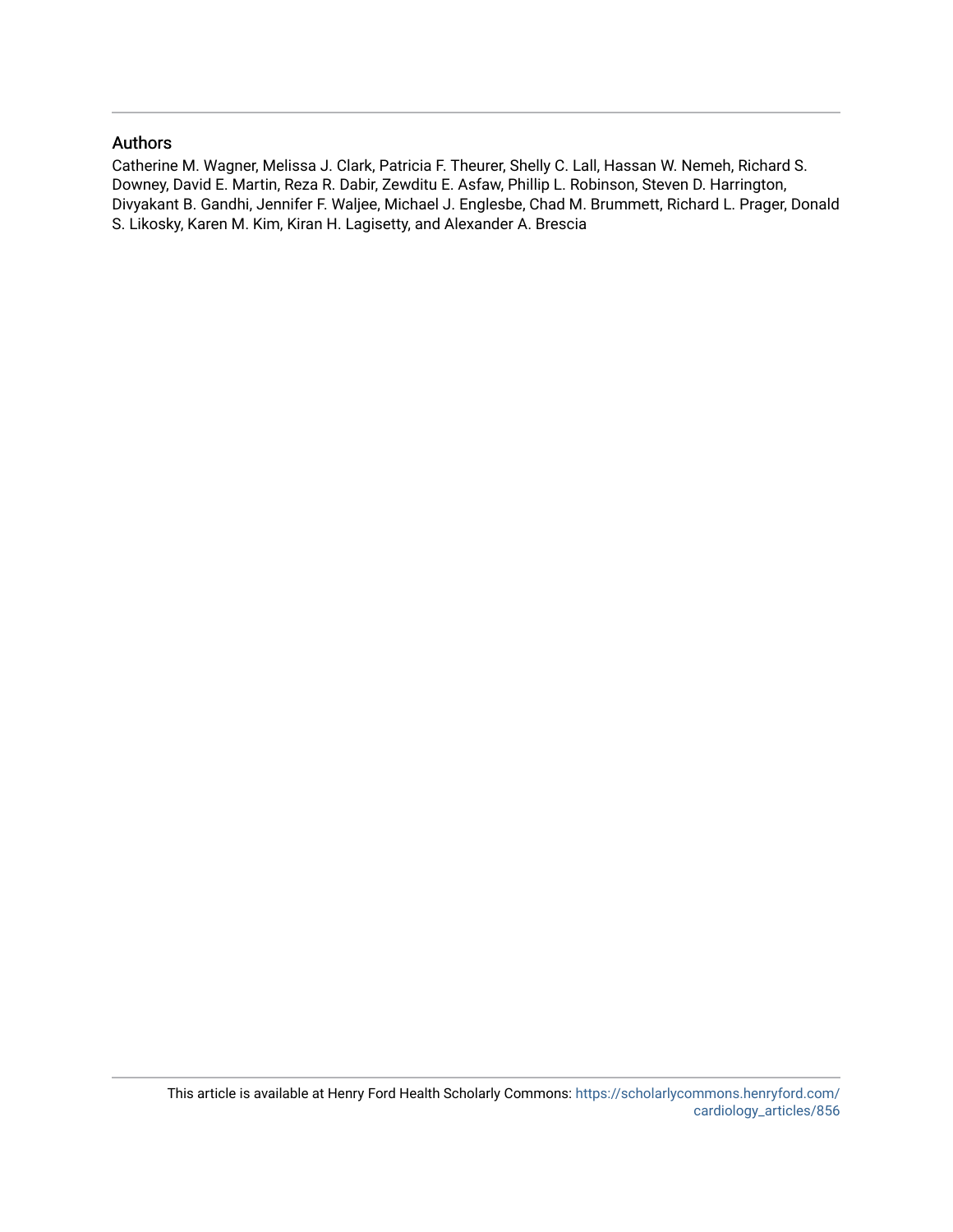1

## Predictors of Discharge Home Without Opioids After Cardiac Surgery: A Multicenter Analysis

Catherine M. Wagner, MD, Melissa J. Clark, MSN, Patricia F. Theurer, MSN, Shelly C. Lall, MD, Hassan W. Nemeh, MD, Richard S. Downey, MD, David E. Martin, MD, Reza R. Dabir, MD, FRCS, Zewditu E. Asfaw, MD, Phillip L. Robinson, MD, Steven D. Harrington, MD, Divyakant B. Gandhi, MD, Jennifer F. Waljee, MD, MPH, Michael J. Englesbe, MD, Chad M. Brummett, MD, Richard L. Prager, MD, Donald S. Likosky, PhD, Karen M. Kim, MD, MS, Kiran H. Lagisetty, MD, and Alexander A. Brescia, MD, MSc, on behalf of the Michigan Society of Thoracic and Cardiovascular Surgeons Quality Collaborative (MSTCVS-QC)

Department of Cardiac Surgery, University of Michigan, Ann Arbor, Michigan; Michigan Society of Thoracic and Cardiovascular Surgeons Quality Collaborative, Ann Arbor, Michigan; Munson Medical Center, Traverse City, Michigan; Henry Ford Hospital, Detroit, Michigan; Mercy Health, Muskegon, Michigan; Ascension Borgess Hospital, Kalamazoo, Michigan; Beaumont Hospital, Dearborn, Michigan; Ascension Providence Hospital, Southfield, Michigan; Beaumont Hospital, Troy, Michigan; Henry Ford Macomb Hospital, Clinton Township, Michigan; McLaren Greater Lansing, Lansing, Michigan; Center for Healthcare Outcomes and Policy, University of Michigan, Ann Arbor, Michigan; Department of Surgery, University of Michigan, Ann Arbor, Michigan; Michigan Opioid Prescribing Engagement Network, Ann Arbor, Michigan; and Department of Anesthesiology, University of Michigan, Ann Arbor, Michigan

#### **ABSTRACT**

BACKGROUND Whether all patients will require an opioid prescription after cardiac surgery is unknown. We performed a multicenter analysis to identify patient predictors of not receiving an opioid prescription at the time of discharge home after cardiac surgery.

METHODS Opioid-naïve patients undergoing coronary artery bypass grafting and/or valve surgery through a sternotomy at 10 centers from January to December 2019 were identified retrospectively from a prospectively maintained data set. Opioid-naïve was defined as not taking opioids at the time of admission. The primary outcome was discharge without an opioid prescription. Mixed-effects logistic regression was performed to identify predictors of discharge without an opioid prescription, and postdischarge opioid prescribing was monitored to assess patient tolerance of discharge without an opioid prescription.

RESULTS Among 1924 eligible opioid-naïve patients, mean age was 64 ± 11 years, and 25% were women. In total, 28% of all patients were discharged without an opioid prescription. On multivariable analysis, older age, longer length of hospital stay, and undergoing surgery during the last 3 months of the study were independent predictors of discharge without an opioid prescription, whereas depression, non-Black and non-White race, and using more opioid pills on the day before discharge were independent predictors of receiving an opioid prescription. Among patients discharged without an opioid prescription, 1.8% (10 of 547) were subsequently prescribed an opioid.

CONCLUSIONS Discharging select patients without an opioid prescription after cardiac surgery appears well tolerated, with a low incidence of postdischarge opioid prescriptions. Increasing the number of patients discharged without an opioid prescription may be an area for quality improvement.

> $(Ann Thorac Surg 2021; \blacksquare : \blacksquare - \blacksquare)$  $@$  2021 by The Society of Thoracic Surgeons

The opioid epidemic is a nationally recognized public health emergency, with 130 American deaths each day due to opioid overdose. $1,2$  $1,2$  $1,2$ One source of opioid dependence is from postoperative opioid prescriptions, and prescription size has been shown to be predictive of new persistent opioid use. $3-5$  Dr Brummett discloses a financial relationship with Heron Therapeutics, Vertex Pharmaceuticals, Benter Foundation, and Alosa Helth Funding: MDHHS 1 Medicaid; Dr Likosky with Blue Cross Blue Shield of Michigan (BCBSM) and the American Society of Extracorporeal Technology.

The [Supplemental Figure](#page-8-0) can be viewed in the online version of this article [\[https://doi.org/10.1016/j.athoracsur.2021.10.005](https://doi.org/10.1016/j.athoracsur.2021.10.005)] on [https://](https://www.annalsthoracicsurgery.org) [www.annalsthoracicsurgery.org](https://www.annalsthoracicsurgery.org).

Presented at the Fifty-seventh Annual Meeting of The Society of Thoracic Surgeons, Virtual Meeting, Jan 29-31, 2021.

Address correspondence to Dr Brescia, Department of Cardiac Surgery, Michigan Medicine, Frankel Cardiovascular Center, 1500 E Medical Center Dr, Ann Arbor, MI 48109; email: [abrescia@med.umich.edu](mailto:abrescia@med.umich.edu).

Downloaded for Anonymous User (n/a) at Henry Ford Hospital / Henry Ford Health System (CS North America) from ClinicalKey.com by Elsevier on February 11, 2022. For personal use only. No other uses without permission. Copyright ©2022. Elsevier Inc. All rights reserved.

Accepted for publication Oct 11, 2021.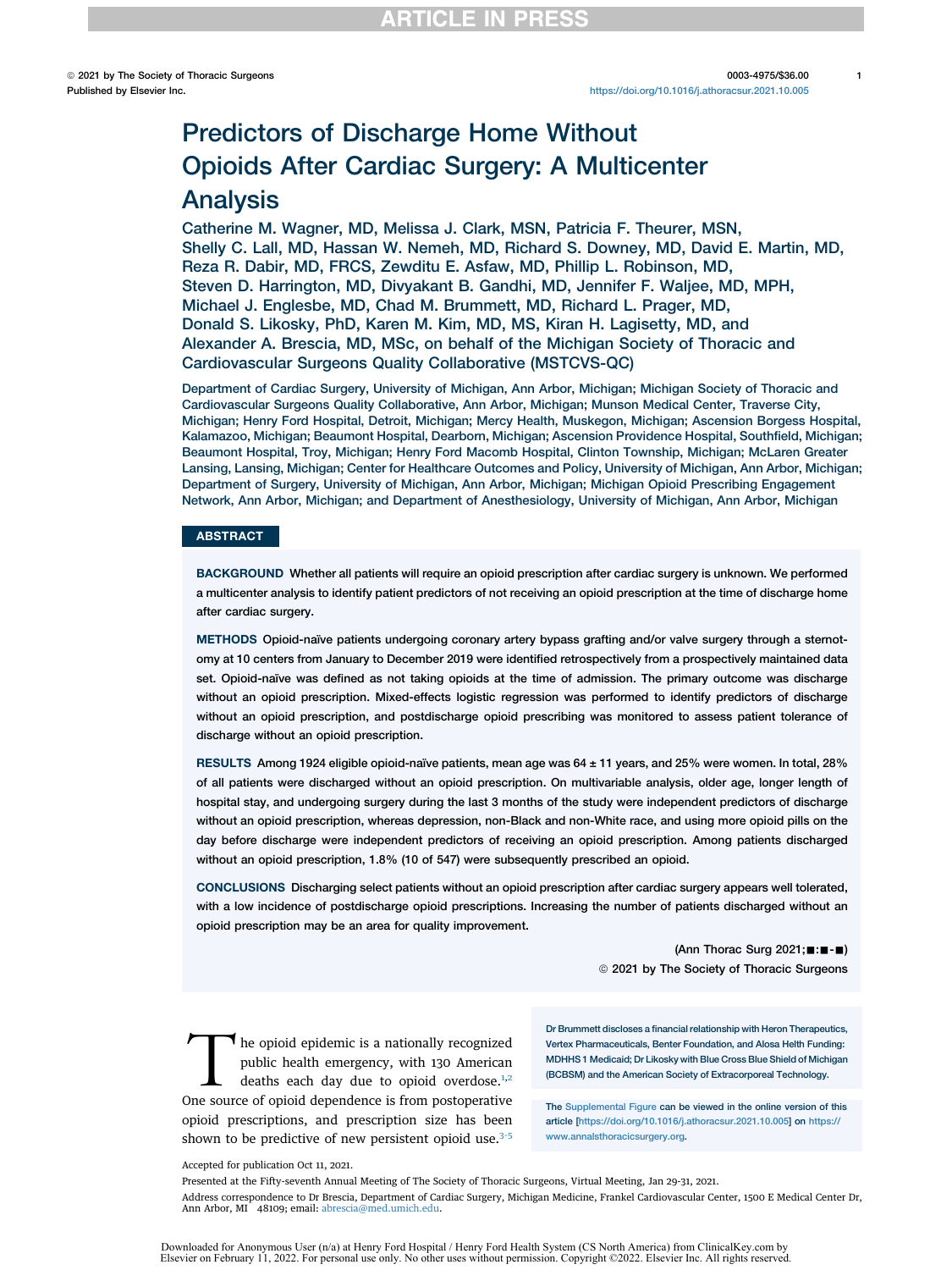## **ARTICLE IN PRESS**

Recent studies focusing on postoperative opioid prescribing have attempted to identify the optimal number of opioid pills to prescribe after a surgical procedure to control postoperative pain, while minimizing the risk of developing new persistent opioid use and opioid diversion into the surrounding community. $6-8$  The efforts to decrease postoperative opioid prescribing in cardiac surgery have led to the establishment of evidence-based opioid prescribing guidelines.<sup>[8](#page-8-2)</sup>

However, whether every patient actually needs an opioid prescription after a cardiac operation remains unclear. It is plausible that the postoperative pain of a subset of patients could be adequately controlled with nonopioid analgesia. Identification of these patients could enable prescribers to minimize unnecessary risk of new persistent opioid use and further limit unnecessary opioids in the community.

Alternatively, it is possible that most patients will require an opioid prescription after a cardiac operation. In addition, we may subsequently see increased rates of opioids prescribed after discharge but before the follow-up appointment for patients not initially prescribed an opioid at the time of discharge. Identification of patients who may not need an opioid prescription at discharge may lead to less opioid prescribing. In addition, determining whether these patients subsequently request opioid prescriptions at follow-up visits or through telephone calls is essential to characterize whether discharging patients without an opioid prescription is a safe and well-tolerated practice.

This study used opioid prescribing data from a statewide quality improvement collaborative to compare patient characteristics between those who did vs did not receive an opioid prescription at the time of discharge to identify independent predictors of not needing an opioid prescription. In addition, the immediate postdischarge period was assessed to determine whether patients not receiving a prescription tolerated this practice. This study was undertaken to determine whether decreasing opioid prescriptions at discharge is a feasible quality improvement target.

#### MATERIAL AND METHODS

This study was deemed exempt from review by the University of Michigan Institutional Review Board (HUM00156194).

DATA SOURCE. Our primary data sets were the Michigan component of The Society of Thoracic Surgeons (STS) Adult Cardiac Surgery Database (ACSD) and the Adult Cardiac Surgery Opioid Prescribing Project data set from the Michigan Society of Thoracic and Cardiovascular Surgeons Quality Collaborative (MSTCVS-QC), which

consisted of retrospective analysis of a prospectively maintained data set. The MSTCVS-QC consists of all 33 nonfederal centers in Michigan performing cardiac surgery. Among these, 10 centers participated in an opioid prescribing quality improvement project that included a team of data managers who collected unique opioid use variables through a medical record review, including preoperative opioid use, opioid use on the day before discharge, and data regarding opioid prescription on discharge and at follow-up appointments.

Standard clinical data, including patient demographics, comorbidities, operative data, and postoperative outcomes, were collected from the STS ACSD and linked to MSTCVS-QC opioid data by unique record identification numbers that were further verified with dates of surgery and discharge.

PATIENT POPULATION. Opioid-naïve patients undergoing isolated coronary artery bypass grafting (CABG) and/or valve surgery through a median sternotomy from January through December 2019 at 10 hospitals in Michigan were identified. Opioid-naïve was defined as not taking an opioid at the time of admission for surgery. All opioid use data were first converted to oral morphine equivalents and then quantified in 5-mg oxycodone pills.

From 3650 patients undergoing cardiac surgery through a median sternotomy, sequential exclusions were applied to patients if they were an operative death  $(n = 153)$ , had a postoperative length of stay >30 days  $(n = 74)$ , were discharged to a location other than home  $(n = 612)$  (eg, a skilled nursing facility or subacute rehabilitation facility), thus not requiring an opioid prescription for transfer, underwent redo sternotomy  $(n = 268)$ , underwent operations other than CABG/valve  $(n = 124)$ , had known opioid use at time of admission  $(n = 397)$ , did not have a documented race  $(n = 70)$ , or were missing preoperative risk factor values ( $n = 28$ ) ([Supplemental Figure\)](#page-8-0).

STATISTICAL ANALYSIS. The primary outcome was not receiving an opioid prescription at discharge. Continuous variables are reported as mean  $\pm$  SD and categorical variables as percentages. For univariate analysis, demographics, operative data, and postoperative outcome data were compared between those patients who did and did not receive an opioid prescription. For multivariable analysis, a mixed-effects logistic regression model was created with the dependent variable of not receiving a prescription at discharge with covariates including patient characteristics and operative data as fixed effects, as well as accounting for the random effect of individual hospitals. Data are reported as odds ratios with 95% CIs.

Downloaded for Anonymous User (n/a) at Henry Ford Hospital / Henry Ford Health System (CS North America) from ClinicalKey.com by Elsevier on February 11, 2022. For personal use only. No other uses without permission. Copyright ©2022. Elsevier Inc. All rights reserved.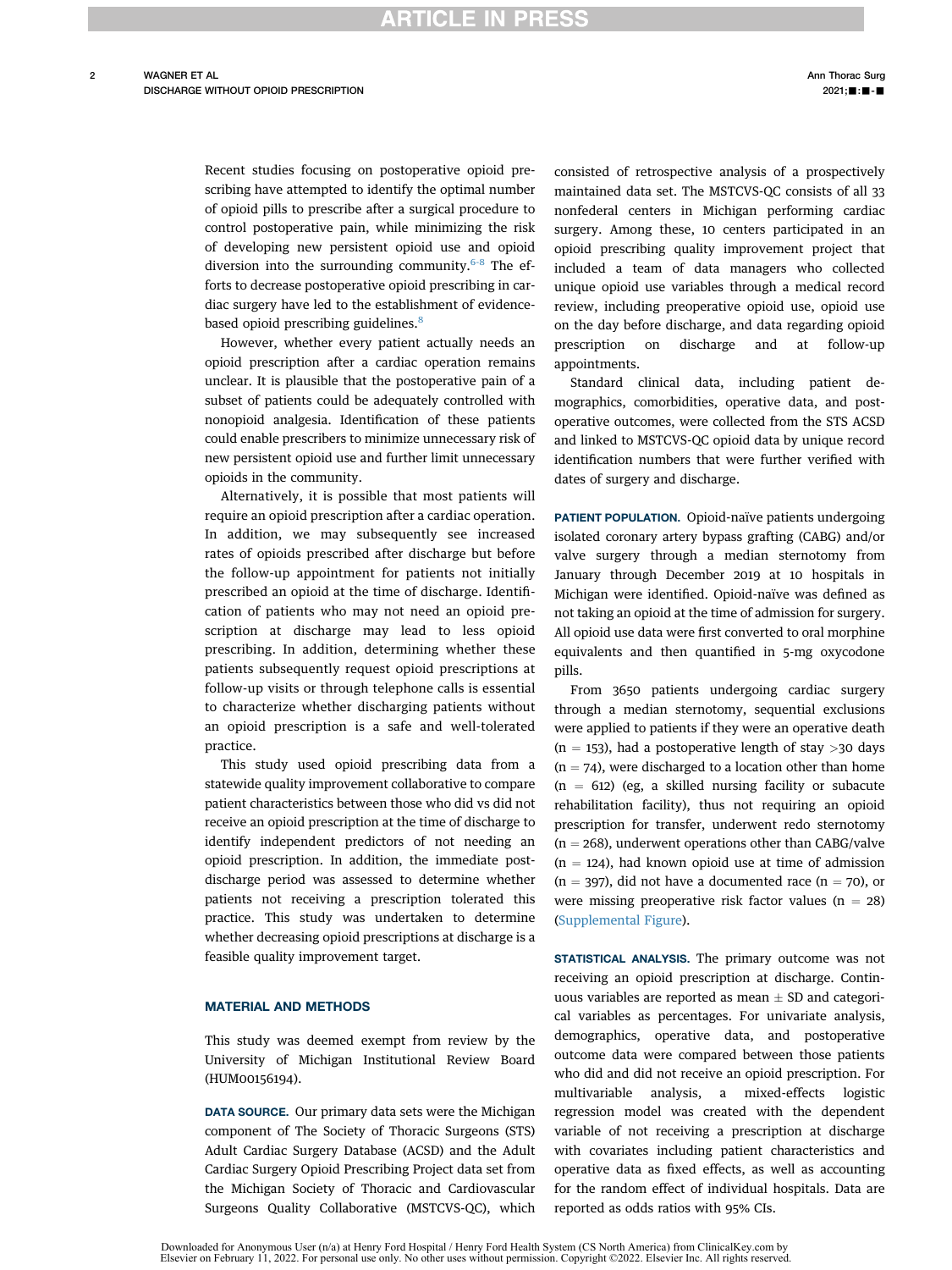3

| <b>Between January and December 2019</b> |                         |                                              |                                               |         |  |
|------------------------------------------|-------------------------|----------------------------------------------|-----------------------------------------------|---------|--|
| <b>Characteristics</b>                   | <b>Total Population</b> | <b>Received Prescription</b><br>at Discharge | <b>No Opioid Prescription</b><br>at Discharge |         |  |
|                                          | $(N = 1924)$            | $(n = 1377)$                                 | $(n = 547)$                                   | P Value |  |
| Age, y                                   | $64 \pm 11$             | $62 \pm 11$                                  | $67 \pm 10$                                   | < 0.01  |  |
| Female sex                               | 478 (25)                | 323 (23)                                     | 155 (28)                                      | .03     |  |
| Race                                     |                         |                                              |                                               | .009    |  |
| White                                    | 1717 (89)               | 1210 (88)                                    | 507 (93)                                      |         |  |
| <b>Black</b>                             | 150 (8)                 | 121(9)                                       | 29(5)                                         |         |  |
| Non-White, non-Black                     | 57(3)                   | 46 (3)                                       | 11(2)                                         |         |  |
| Smoking status                           |                         |                                              |                                               | 5.001   |  |
| Never smoker                             | 762 (40)                | 525 (38)                                     | 237 (43)                                      |         |  |
| Former smoker                            | 819 (43)                | 576 (42)                                     | 243 (44)                                      |         |  |
| Current smoker                           | 343 (18)                | 276 (20)                                     | 67 (12)                                       |         |  |
| <b>Diabetes</b>                          | 720 (27)                | 534 (39)                                     | 186 (34)                                      | .05     |  |
| Cancer within last 5 years               | 112 (6)                 | 69 (5)                                       | 43 (8)                                        | .02     |  |
| History of stroke                        | 417 (22)                | 296 (21)                                     | 121 (22)                                      | .76     |  |
| Hypertension                             | 1629 (85)               | 1177 (85)                                    | 452 (83)                                      | .12     |  |
| Peripheral vascular disease              | 216(11)                 | 163 (12)                                     | 53 (10)                                       | .18     |  |
| <b>Heart failure</b>                     | 703 (37)                | 461 (33)                                     | 242 (44)                                      | < 001   |  |

Depression 391 (20) 294 (21) 97 (18) .08 operative acuity ... 61

Type of operation <.001

Length of stay, d 6.7 ± 3.2 6.2 ± 2.6 7.9 ± 4.2 <.001 Complications 750 (39) 464 (34) 286 (52) <.001

Elective 1169 (61) 836 (61) 333 (61) Urgent 709 (37) 511 (37) 198 (36) Emergent 46 (2) 30 (2) 16 (3)

CABG 1040 (54) 796 (58) 244 (45) Valve 649 (34) 449 (33) 200 (37) Combined CABG/valve 235 (12) 132 (10) 103 (19)

<span id="page-4-0"></span>TABLE 1 Patient Characteristics for All Opioid-Naïve Patients Undergoing Median Sternotomy at 10 Centers in Michigan

Data are presented as n (%) or mean ± SD. CABG, coronary artery bypass grafting.

Statistical significance was defined as a  $P$  value <.05. All analyses were performed in Stata 16.0 software (StataCorp LLC).

In univariate analysis, a higher proportion of patients with older age, White race, nonsmokers, patients with heart failure, undergoing valve or CABG/valve surgery, longer length of stay, having a complication, and taking

#### RESULTS

Among 1924 total patients, the mean age was 64  $\pm$  11 years, 25% were women, and 89% were White [\(Table 1](#page-4-0)). Isolated CABG was performed in slightly over half, 54%  $(n = 1040)$ , isolated valve operations were performed in 34% (n = 649), and the remaining 12% (n = 235) underwent combined CABG/valve procedures. The rate of any complication was 39% ( $n = 750$ ), and mean length of stay was 6.7  $\pm$  3.2 days. The mean number of pills taken on the day before discharge was  $1.8 \pm 2.8$ . Nearly half (47%  $[n = 909]$ ) of patients did not take any opioids on the day before discharge, and among these patients, 415 (46%) still received an opioid prescription at discharge, while 494 (54%) did not. Overall, 28% (547 of 1924) did not receive an opioid prescription at time of discharge ([Figure 1\)](#page-4-1).

<span id="page-4-1"></span>

Downloaded for Anonymous User (n/a) at Henry Ford Hospital / Henry Ford Health System (CS North America) from ClinicalKey.com by Elsevier on February 11, 2022. For personal use only. No other uses without permission. Copyright ©2022. Elsevier Inc. All rights reserved.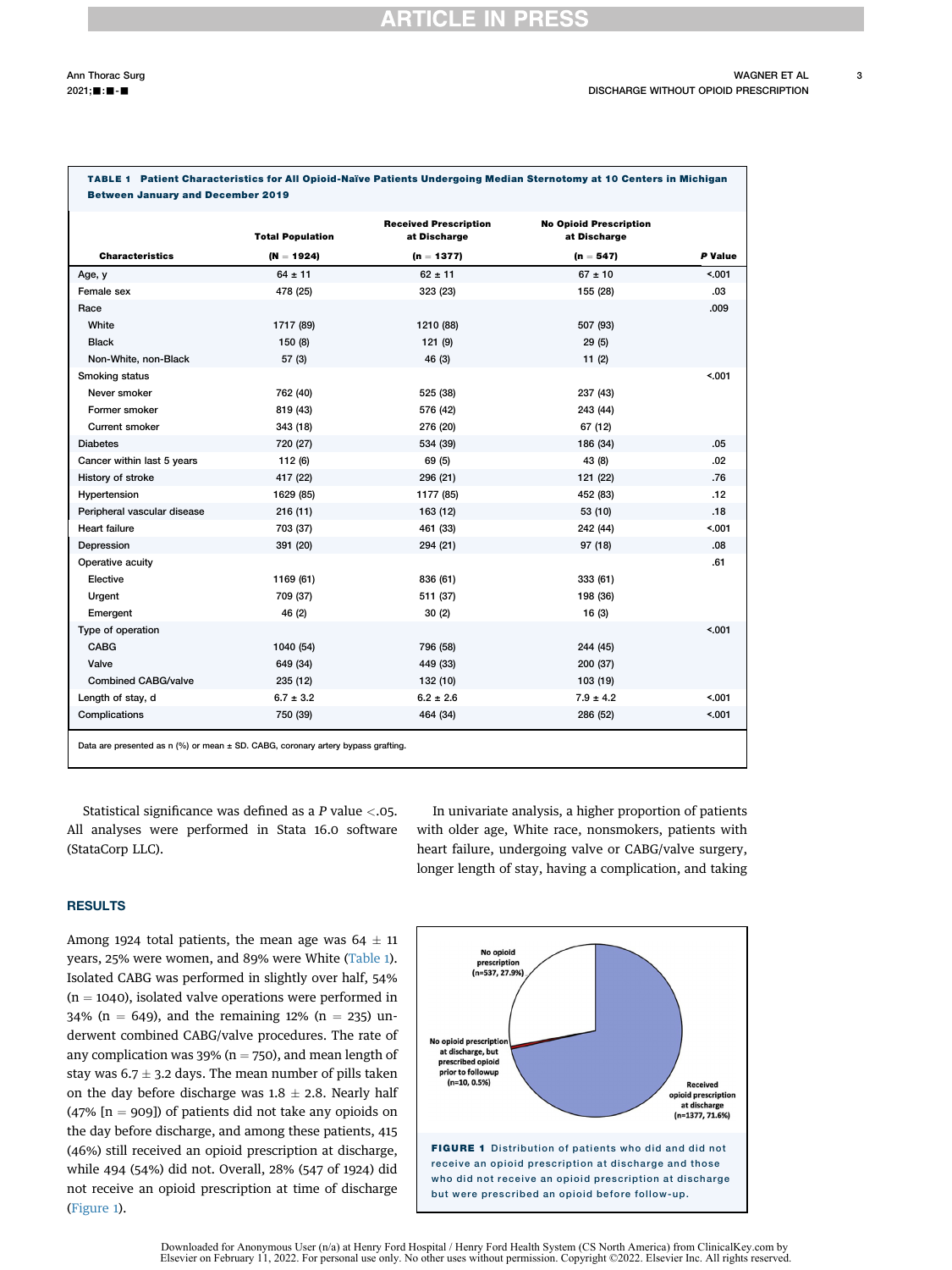**WAGNER ET AL** DISCHARGE WITHOUT OPIOID PRESCRIPTION

<span id="page-5-0"></span>

fewer opioid pills on the day before discharge did not receive an opioid prescription on discharge ([Table 1\)](#page-4-0). Patients who received an opioid prescription on discharge used a mean 2.4  $\pm$  3.0 pills on the day before discharge, whereas patients who did not receive a prescription took a mean 0.2  $\pm$  0.6 pills on the day before discharge ( $P < .001$ ) ([Figure 2](#page-5-0)).

In multivariable analysis, older age, longer length of stay, and being discharged during the fourth quarter of the study period (October through December) were independent predictors of no opioid prescription at discharge. Conversely, non-White and non-Black race, history of depression, and taking more opioid pills on the day before discharge were independent predictors of being discharged with an opioid prescription ([Table 2\)](#page-5-1). Patients were significantly more likely to be discharged

<span id="page-5-1"></span>

| <b>Predictor</b>                                                 | No.  | <b>Odds Ratio</b> | 95% CI        | P Value |
|------------------------------------------------------------------|------|-------------------|---------------|---------|
| Older age, per 10 years                                          | 1924 | 1.24              | 1.08-1.43     | .003    |
| Race                                                             |      |                   |               |         |
| White                                                            | 1717 | Ref               |               |         |
| Black                                                            | 150  | 0.98              | $0.53 - 1.82$ | .96     |
| Other                                                            | 57   | 0.43              | $0.19 - 0.96$ | .04     |
| Depression                                                       | 391  | 0.64              | $0.45 - 0.92$ | .02     |
| Hospital length of stay, per day                                 | 1924 | 1.11              | 1.05-1.18     | < 001   |
| Each additional opioid pill taken<br>on the day before discharge | 1924 | 0.22              | $0.17 - 0.28$ | 5.001   |
| Quarter of discharge                                             |      |                   |               | 5001    |
| Quarter 1 (Jan-Mar)                                              | 458  | Ref               | $\cdots$      |         |
| Quarter 2 (Apr-Jun)                                              | 510  | 1.06              | $0.72 - 1.57$ |         |
| Quarter 3 (Jul-Sept)                                             | 471  | 1.40              | $0.95 - 2.07$ |         |
| Quarter 4 (Oct-Dec)                                              | 485  | 1.89              | 1.29-2.79     |         |

<span id="page-5-2"></span>The full multivariable logistic regression model had a Hosmer-Lemeshow goodness-of-fit test statistic of  $P \leq .001$ .

without an opioid prescription as the year progressed. Whereas 25% (114 of 458) of patients who underwent surgery during the first quarter (January-March) were discharged without an opioid prescription, 34% (165 of 485) of patients in the fourth quarter (October-December) were discharged without an opioid prescription (*P*-trend <.001) ([Figure 3](#page-6-0)).

Finally, of the 547 patients who did not receive an opioid at discharge,  $1.8\%$  (n = 10) were prescribed an opioid after discharge from the hospital and before their 30-day follow-up appointment [\(Figure 1\)](#page-4-1).

#### **COMMENT**

In this multicenter quality improvement project examining predictors of discharge home without an opioid prescription in opioid-naïve patients who underwent a CABG and/or valve operation, we report that older age and longer length of stay were independent predictors of discharge without an opioid prescription, whereas history of depression, race other than White or Black, and taking more opioid pills on the day before discharge were independent predictors of receiving an opioid prescription. In addition, discharge without an opioid prescription appears well tolerated, as only <2% of patients subsequently required an opioid prescription after their discharge and before their 30-day follow-up appointment. Collectively, these findings suggest that not every patient requires an opioid prescription after cardiac surgery and that discharge without an opioid prescription in this select group is well tolerated.

Several studies have sought to identify predictors of new persistent opioid use after surgical procedures, which have included opioid prescription size as well as a number of patient characteristics.<sup>[5,](#page-7-3)[9-11](#page-8-3)</sup> Notably, younger age, history of depression, and higher opioid use on the day before discharge were identified as risk factors for new persistent use<sup>[9-13](#page-8-3)</sup> and were also independent predictors of receiving an opioid prescription in this study. These findings may identify a targeted audience for counseling on postoperative pain management strategies and postoperative opioid use. Several comorbidities that were previously reported as risk factors for new persistent use had no association with receiving an opioid prescription at discharge, including tobacco use, congestive heart failure, or diabetes.<sup>[9-12](#page-8-3)</sup>

While race other than Black or White was an independent predictor of receiving an opioid prescription in this study, race has only intermittently been reported as a risk factor for new persistent opioid use.<sup>[4](#page-7-4)</sup> Non-White patients have been shown to experience significant bias from prescribers, and their pain is less likely to be believed and treated by providers. $14$  Because of this confounder, the clinical impact of race, and specifically in this study of non-White and non-Black patients being

Downloaded for Anonymous User (n/a) at Henry Ford Hospital / Henry Ford Health System (CS North America) from ClinicalKey.com by Elsevier on February 11, 2022. For personal use only. No other uses without permission. Copyright ©2022. Elsevier Inc. All rights reserved.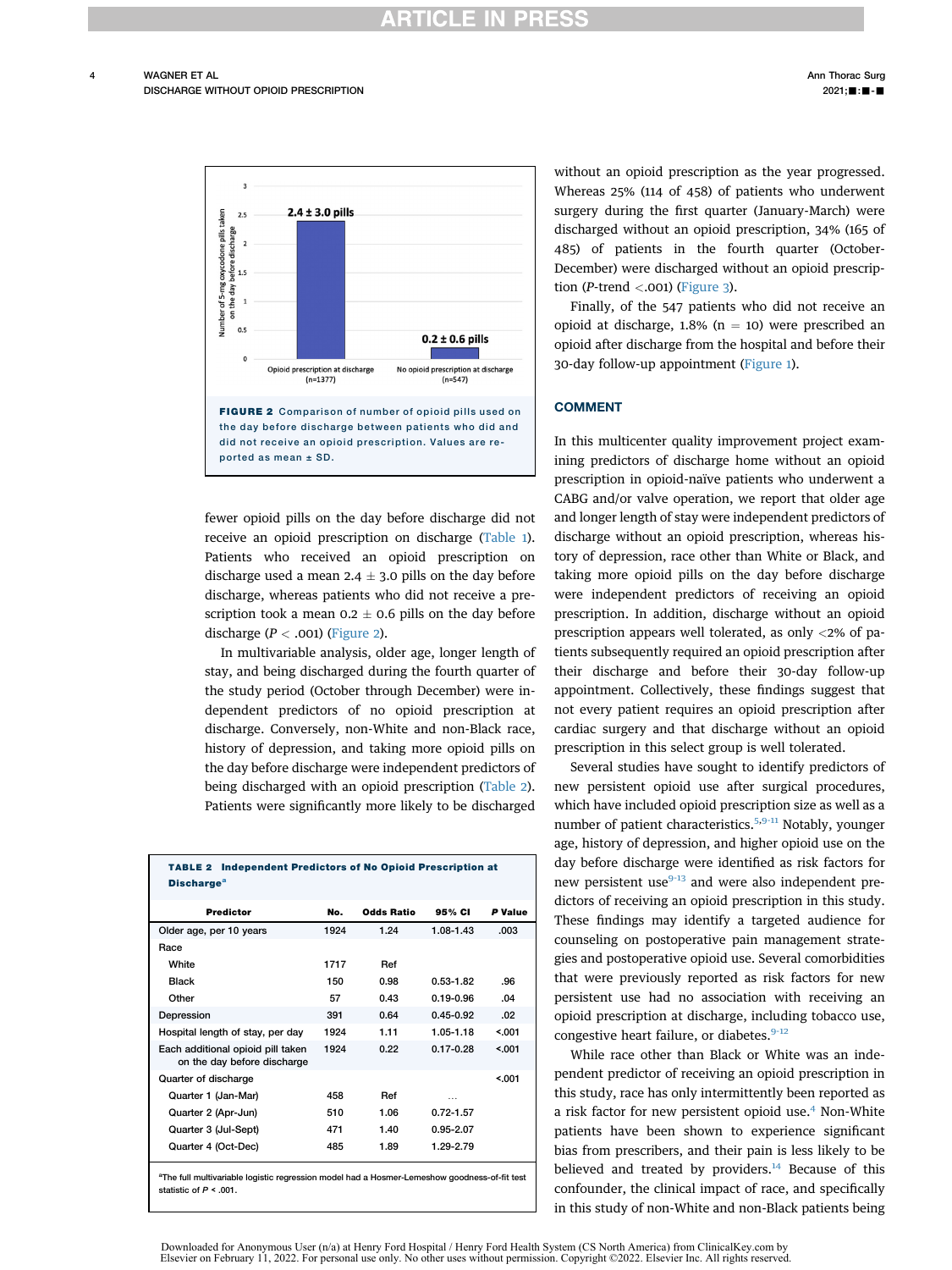## **ARTICLE IN PRESS**

#### Ann Thorac Surg  $2021$ : $\blacksquare$ : $\blacksquare$ - $\blacksquare$

5

<span id="page-6-0"></span>

more likely to receive an opioid prescription, is not clear. However, it is important to consider the racial disparities non-White patients experience in the treatment of postsurgical pain.

Interestingly, longer length of stay was associated with new persistent use in previous studies, $4.5$  $4.5$  yet was predictive of not receiving a prescription at discharge in our study. This finding may be because the studies of new persistent opioid use only included patients who initially filled an opioid prescription at discharge. In contrast, the current study found longer length of stay to be associated with not receiving an opioid prescription at discharge. These same patients would not be captured in the new persistent use studies, because those studies only included patients who did receive a prescription.

One of the independent predictors of discharge without an opioid prescription was being discharged during October through December of the study period. During the time of this study (January-December 2019), one of the primary quality improvement goals of the MSTCVS-QC was decreasing opioid prescribing after a cardiothoracic surgical procedure. The decrease in opioid prescribing throughout the course of the year was likely reflective of this quality improvement effort and the realities and importance of collaborative learning, as well as increased awareness regarding potential adverse sequelae of postoperative opioid prescribing. Future studies could evaluate time-related trends over a longer period of time to assess whether the proportion of patients discharged without an opioid prescription has continued to increase, both in Michigan and nationally.

Previous studies have reported discharge without an opioid prescription among 10% to 80% of patients, depending on the type of procedure. $14-16$  One large retrospective review of more than 4000 patients undergoing elective cardiac operation between 2014 and 2017 found that 1132 (27.4%) were discharged without an opioid prescription. $17$  This percentage was similar to the rates of discharge without an opioid prescription in January through June of our study period and is likely reflective of prescribing rates in cardiac surgery before increased scrutiny of prescribing policies and the establishment of prescribing guidelines.<sup>[8](#page-8-2)</sup>

Prior studies support our conclusion that discharge without an opioid prescription is well tolerated. A quality improvement effort to limit unnecessary opioid prescriptions after gynecologic surgical procedures successfully increased the rate of discharge without a prescription from 17.3% to 76.9% over the study period, while patient phone calls and refill rates remained consistent.<sup>[14](#page-8-4)</sup> Going further, several investigators have stopped prescribing opioids entirely after surgical procedures. Moo and colleagues $18$  performed a prospective study in which the standard prescription after lumpectomy with sentinel lymph node biopsy was changed from an opioid and nonsteroidal anti-inflammatory drug to acetaminophen and a nonsteroidal anti-inflammatory drug. The subsequent rate of prescribing an opioid within 7 days of surgery was only 2% (5 of 251), $^{18}$  $^{18}$  $^{18}$  which is nearly identical in the current study.

Through an Enhanced Recovery After Surgery (ERAS) protocol for patients undergoing mastectomy, all but 1 patient did not receive an opioid prescription on discharge, and it was later found that this patient was likely a chronic opioid user. This led the authors to claim that "mastectomy is no longer an indication for postoperative opioid prescription at discharge." $19$  Further, prior work reviewing nearly 1000 patients undergoing general surgery found that prescribing a decreased number or even no opioids after a surgical procedure did not negatively impact patient satisfaction scores.[20](#page-8-8) In cardiac surgery, we have previously demonstrated that postoperative pain scores remained the same despite implementing opioid prescribing guidelines that resul-ted in decreased opioid prescribing and opioid use.<sup>[8](#page-8-2)</sup>

Although there has been significant progress in promoting more responsible postoperative opioid prescribing practices across all types of surgery, the primary focus within cardiac surgery has been to decrease the amount of opioids prescribed, with much less attention on eliminating unnecessary opioid prescriptions. Our group published postoperative opioid prescribing recommendations after cardiac surgery, based on the amount of opioids patients used on the day before discharge.<sup>[8](#page-8-2)</sup> These guidelines recommend that patients who take no opioids on the day before discharge receive an opioid prescription for 0 to 4 pills. $8 \text{ In our study}$  $8 \text{ In our study}$ population, 415 patients did not take any opioids on the day before discharge yet still received an opioid prescription. One may consider whether these opioid prescriptions were truly necessary for patient pain relief, or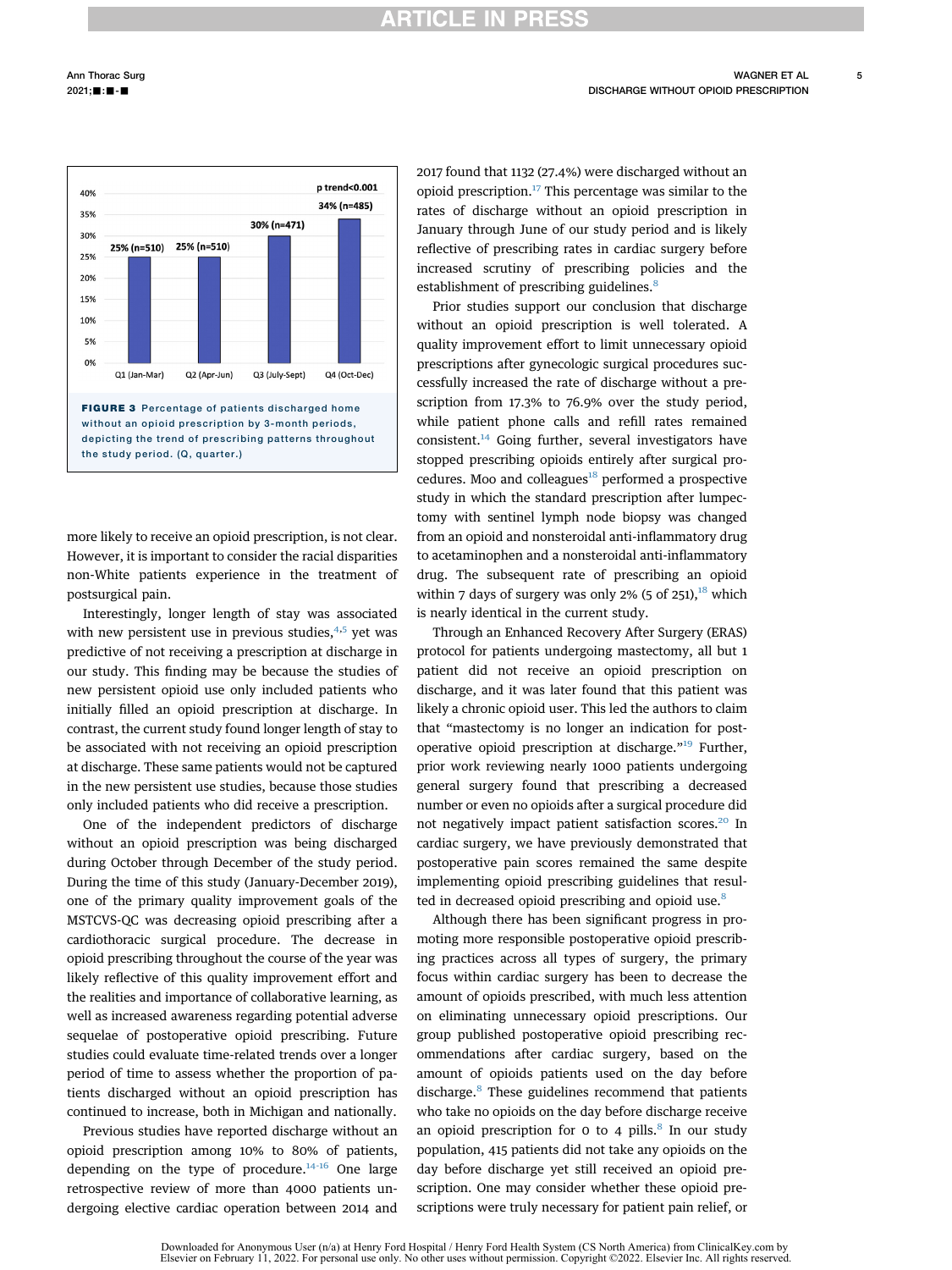## **ARTICLE IN PRESS**

whether they were prescribed "just in case" the patient would later need an opioid prescription. The data in this study support that many patients do well without an opioid prescription, and thus, we may reconsider providing patients with an opioid prescription "just in case" they may need it. Using these data to implement statewide efforts to limit unnecessary opioid prescribing may be an important role for a quality improvement collaborative such as the MSTCVS-QC and similar organizations in other states.

LIMITATIONS. Our study has several limitations. First, this is a retrospective analysis of an observational cohort study. However, objective prescribing data recorded in the electronic medical record is not subject to timerelated bias.

Second, during the course of the study period, there was a statewide effort to reduce opioid prescribing, which did affect prescribing throughout the year. While this effort likely contributed to the increase in the proportion of patients discharged without an opioid prescription over the course of the study period, $8$  these efforts likely did not impact the predictors of not receiving a prescription, and different periods of time were accounted for in multivariable analysis.

Next, while this study focuses on patient factors that predict discharge without an opioid prescription, there are likely clinician factors that also impact prescribing, which is not captured in this study. However, these clinician factors are likely ubiquitous across many centers and will persist until there are widely adopted standardized postoperative prescribing guidelines.

Finally, perioperative pain management strategies employed postoperatively during the patient's hospital stay were not standardized across the 10 participating centers, which could contribute to differences in prescribing. However, some differences in pain management practices are expected across different cardiac surgery centers, and the statewide effort to reduce prescribing did also aim to standardize postoperative opioid prescribing quantities. In addition, the inclusion of data from 10 centers may improve the generalizability of these findings.

These limitations notwithstanding, these data provide important insights into postoperative opioid prescribing. Relevant to policymakers, our results suggest that greater emphasis can be placed on patients not receiving an opioid prescription at discharge in postoperative opioid prescribing guidelines. Relevant to physicians and prescribers, increased awareness that discharge without an opioid prescription is well tolerated in the appropriate patient may help to limit unnecessary opioid prescriptions. Finally, this study may provide patients with reassurance that postoperative pain can be well managed with nonopioid adjuncts when they are at home and that not all patients will require an opioid prescription after cardiac surgery.

CONCLUSION. These data suggest that not all patients require an opioid prescription after cardiac surgery and that discharge without an opioid prescription is well tolerated in select patients. Cardiac surgery providers should consider shifting focus from the amount of opioid to prescribe to patients to instead determine which patients do not need any opioid prescription at discharge.

Alexander A. Brescia is supported by the National Research Service Award postdoctoral fellowship (No. 5T32HL076123). Donald S. Likosky receives research funding from the Agency for Healthcare Research and Quality (R01HS026003 AHRQ) and the National Heart, Lung and Blood Institute of the National Institutes of Health (1R01HL146619-01A1 revised). Support for the Michigan Society of Thoracic and Cardiovascular Surgeons (MSTCVS) Quality Collaborative is provided by Blue Cross Blue Shield of Michigan (BCBSM) and Blue Care Network as part of the BCBSM Value Partnerships program. Although BCBSM works collaboratively with MSTCVS-QC, opinions, beliefs, and viewpoints expressed by the authors do not necessarily reflect the opinions, beliefs, and viewpoints of BCBSM or any of its employees. The authors would like to acknowledge essential members of their cardiac surgical health care team, without which the opioid prescribing quality improvement effort could not have been possible, including Tara Richter, BS, MBA, from Ascension Borgess Hospital; Denise Kerr, MS, NP, from Ascension Providence Hospital, Southfield; Sue Meisner, BSN, RN, and Karman Beydoun, ACNP-BC, from Beaumont Hospital, Dearborn; Meg Gleason, BSN, RN, from Beaumont Hospital, Troy; Kathleen Wertella, BS, RHIT, from Henry Ford Hospital; Donna Bonaldi-Swan, BSN, RN, from Henry Ford Macomb Hospital; Jessica Hollister, RN, from McLaren Greater Lansing; Anne L. Kouchoukos, BSN, RN, and Kimberlee Mason MSN, ACCNS-AG, CCRN-CSC, from Mercy Health Muskegon; Mary Ryzak, BSN, RN, from Michigan Medicine; and Elise Hollenbeck, BSN, RN, and Jeanne Koss, BSN, RN, from Munson Medical Center.

#### REFERENCES

- <span id="page-7-0"></span>1. U.S. Department of Health and Human Services. HHS Acting Secretary Declares Public Health Emergency to Address National Opioid Crisis. October 26, 2017. Accessed January 22, 2021. [https://public3.pagefreezer.com/browse/](https://public3.pagefreezer.com/browse/HHS.gov/31-12-2020T08:51/https://www.hhs.gov/about/news/2017/10/26/hhs-acting-secretary-declares-public-health-emergency-address-national-opioid-crisis.html) [HHS.gov/31-12-2020T08:51/https://www.hhs.gov/about/news/2017/10/26/](https://public3.pagefreezer.com/browse/HHS.gov/31-12-2020T08:51/https://www.hhs.gov/about/news/2017/10/26/hhs-acting-secretary-declares-public-health-emergency-address-national-opioid-crisis.html) [hhs-acting-secretary-declares-public-health-emergency-address](https://public3.pagefreezer.com/browse/HHS.gov/31-12-2020T08:51/https://www.hhs.gov/about/news/2017/10/26/hhs-acting-secretary-declares-public-health-emergency-address-national-opioid-crisis.html)[national-opioid-crisis.html](https://public3.pagefreezer.com/browse/HHS.gov/31-12-2020T08:51/https://www.hhs.gov/about/news/2017/10/26/hhs-acting-secretary-declares-public-health-emergency-address-national-opioid-crisis.html)
- <span id="page-7-1"></span>2. Centers for Disease Control and Prevention. Opioid Overdose. Understanding the Epidemic. Accessed January 22, 2021. [https://www.cdc.gov/](https://www.cdc.gov/drugoverdose/epidemic/index.html) [drugoverdose/epidemic/index.html](https://www.cdc.gov/drugoverdose/epidemic/index.html)
- <span id="page-7-2"></span>3. [Howard R, Fry B, Gunaselan V, et al. Association of opioid prescribing](http://refhub.elsevier.com/S0003-4975(21)01842-7/sref3) [with opioid consumption after surgery in Michigan.](http://refhub.elsevier.com/S0003-4975(21)01842-7/sref3) JAMA Surg. 2019;154: [e184234](http://refhub.elsevier.com/S0003-4975(21)01842-7/sref3).
- <span id="page-7-4"></span>4. [Brescia AA, Waljee JF, Hu HM, et al. Impact of prescribing on new](http://refhub.elsevier.com/S0003-4975(21)01842-7/sref4) [persistent opioid use after cardiothoracic surgery.](http://refhub.elsevier.com/S0003-4975(21)01842-7/sref4) Ann Thorac Surg. [2019;108:1107-1113.](http://refhub.elsevier.com/S0003-4975(21)01842-7/sref4)
- <span id="page-7-3"></span>5. [Brescia AA, Harrington CA, Mazurek AA, et al. Factors associated with](http://refhub.elsevier.com/S0003-4975(21)01842-7/sref5) [new persistent use after lung resection.](http://refhub.elsevier.com/S0003-4975(21)01842-7/sref5) Ann Thorac Surg. 2019;107:363-368.